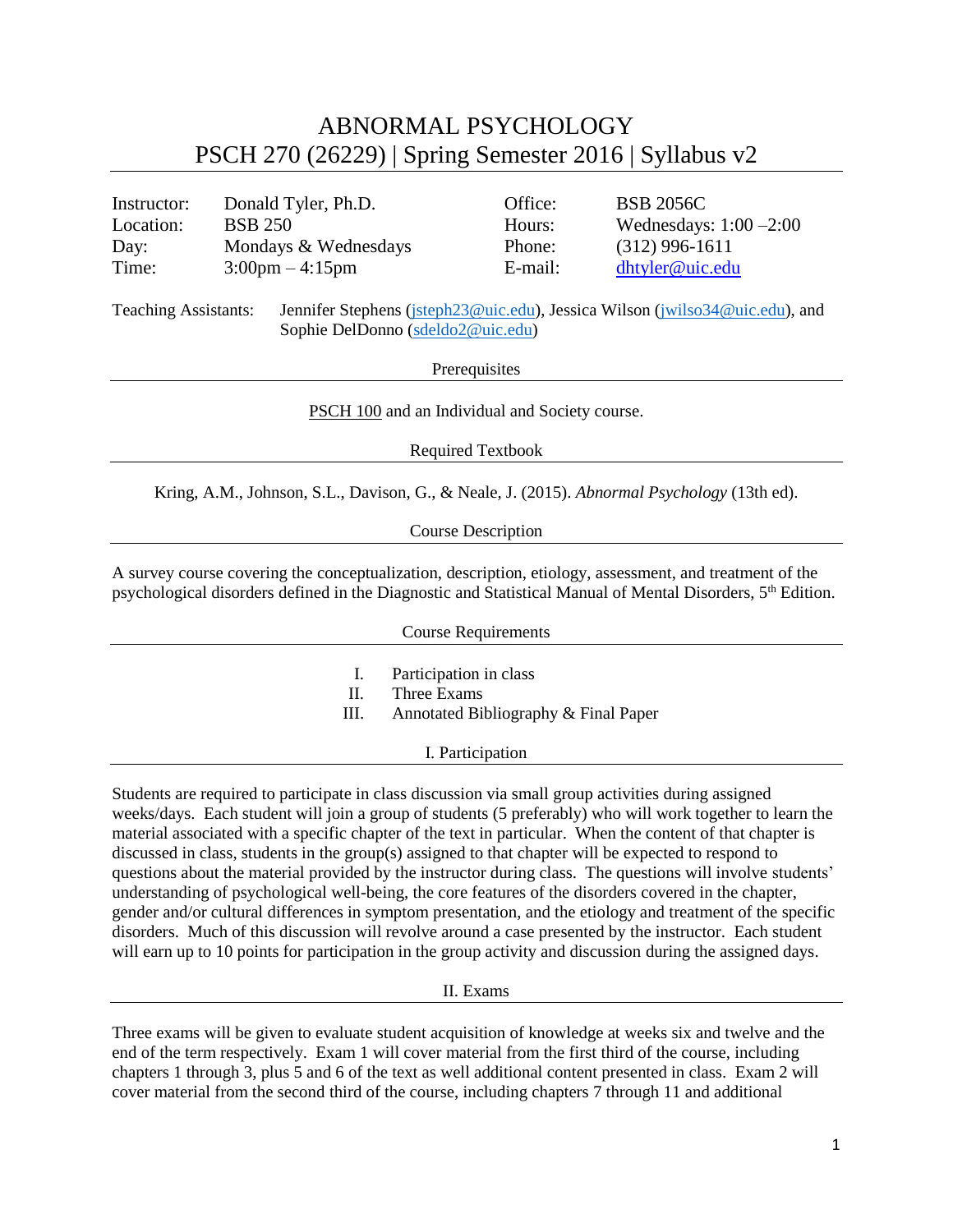information provided in class. Exam 3 will cover material from the last third of the course, including chapters 12 through 16 of the text and additional content discussed in class. While the exams will not be comprehensive, they will involve theories and issues introduced and explained at earlier points in the course and discussed throughout the term.

Be advised, students will only be excused from an exam in the event of personal illness that requires immediate medical attention, in instances of death/serious illness of a close family member, or for other valid events (i.e. religious holy days, participation in NCAA team events) that occur at the time of the scheduled exam. *The instructor should be notified in advance or as soon as possible and appropriate documentation must be provided in all circumstances*. In such cases, students will need to take a make-up exam. (Make-up exams may include short answer or essay questions and therefore may be more challenging.) Missing an exam without a valid, documented excuse, or failure to provide appropriate documentation in a timely manner, may result in a grade of zero for the exam(s).

## II. Annotated Bibliography and Final Paper

Students are required to develop an annotated bibliography over the course of the semester and to use the information collected in the bibliography along with other source material to write the Final Paper. The topic for the annotated bibliography is psychological well-being. Psychological well-being refers to the normal to optimal range of human psychological functioning and behavior. In order to fully understand abnormal psychology, it is important to comprehend psychological well-being (positive mental health, positive psychology, optimal psychology are other terms), which is relatively neglected in the field of psychology as well as common culture. Thus, the task is to identify *one* document per week (for ten weeks) that describes one or more aspects of psychological well-being and write an APA style citation and annotation regarding the document.

The documents may be journal articles, books, book chapters, other literature from a primary source (e.g. a psychologist or other expert who developed or is advancing the theory described), or material from a first-hand interview (conducted by you, the student) with a knowledgeable source or expert in field. (Information from a blog or material presented on an organization website should not be used. If there are original documents discussed on such websites, you should find the original document.) The documents do *not* have to be limited to the field of psychology and may include literature from any of the social sciences, health disciplines, humanities, religious/spiritual traditions, or other fields as long as the topic fits with the concept of psychological well-being. You should also include documents that present research evidence that supports theories of psychological well-being and that describe how psychological well-being develops.

The annotation of each document should include a comment about the author's expertise, a summary of the central theme and/or findings presented in the document, a description of the evidence supporting the author's position, a comparison and/or contrast with one or more other documents cited in your bibliography, and an explanation of how the material informs your understanding of psychological wellbeing and how it develops. Each annotation should be between 150 and 200 words. The one annotation that you complete each week should be typed on one page and submitted on Blackboard. By the  $14<sup>h</sup>$ week of the term (excluding weeks preceding exams) you will have *ten* citations and annotations.

The Final Paper will include three parts. First, you will synthesize the information that you collected in the annotated bibliography and use this information and other relevant material from the lectures to develop your position on the meaning and/or components of psychological well-being. The Final Paper will begin with an explanation of what psychological well-being is from your perspective. This part of the paper should also include a discussion of factors and processes that contribute to development of psychological well-being. If such information is not found in the literature regarding the aspects of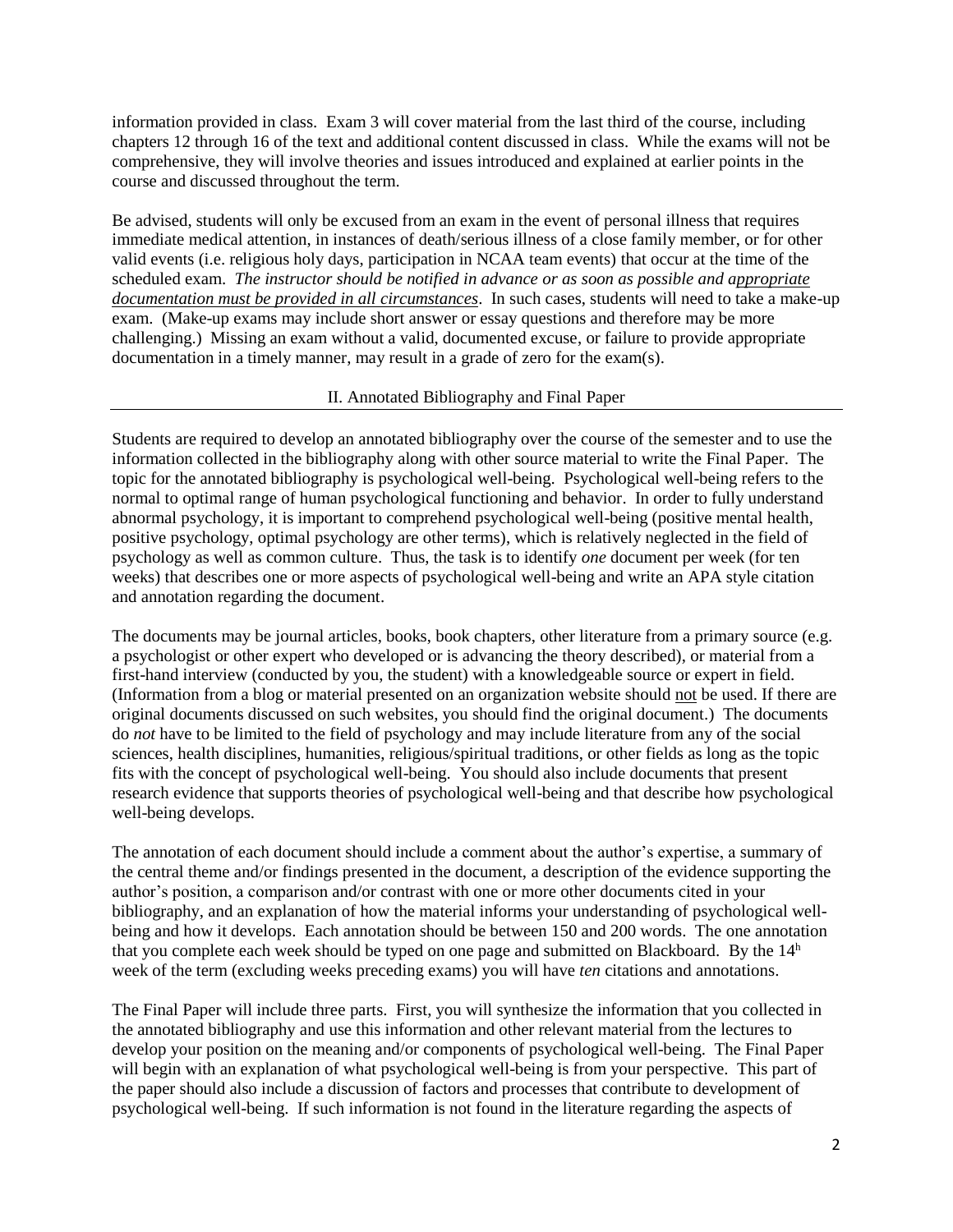psychological well-being that you are discussing, indicate that this is the case and describe your thoughts about factors/processes that may contribute to the development of these aspects of well-being.

Second, you will select and utilize material from at least three additional primary sources to explain the development of psychopathology. In other words, you will explain how someone experiencing psychological well-being may develop a mental disorder or you will explain how someone may develop a mental disorder early in life, perhaps with minimal experience of psychological well-being. You may also explain how elements of psychological well-being and psychopathology can be experienced at the same time. You will be expected to incorporate one or more theories or paradigms derived from the course material (or other documents) that explain psychopathology. The theories must include at least one sociocultural factor (e.g. gender, race/ethnicity, socioeconomic status, culture). Integrating two or three theories will earn additional points. You are also expected to use one or more specific examples of mental disorder to make your case. Your explanation of how the disorder develops should include a description of the biological, psychological, interpersonal and/or sociocultural processes that are involved, as indicated by the theories that you discuss. The primary sources that you use in this component of the paper must be journal articles, books, or book chapters that describe research regarding the etiology of one or more mental disorders. (Utilize the resources of the UIC library, including electronic databases, e.g. PsycINFO, to find source material.) Material from the text and lectures may help to guide your conceptualization and literature search.

Third, you will select and use material from at least two additional primary sources to explain how one or more specific treatments may be utilized to restore psychological well-being among persons experiencing the mental disorder(s). Alternatively, you may explain how one or more interventions may be used to prevent the development of the disorder(s) and/or promote the development of psychological well-being in persons at-risk for the disorder(s) or who display early signs of the disorder(s). Your explanation of how the disorder(s) may be effectively treated or prevented should include a description of the mechanisms involved in the intervention that are related to improvement in functioning. Additional points will be earned if you discuss interventions (treatment or prevention) that have research support indicating that they are effective and if you discuss the effectiveness of combining two or more interventions. The primary sources that you use in this component of the paper must be journal articles, books, or book chapters that describe research regarding treatment or prevention of mental disorder and/or promotion of psychological well-being. (Use UIC library resources.) Material from the text and lectures may help to provide direction. Though not required, you are also encouraged to incorporate information that represents a culturally diverse (non-Western) perspective of psychological well-being, mental disorder, or effective treatment/intervention. The Final Paper will be due at the end of the semester. It should be *8-10* double-spaced pages in length (counting the text, not the references) and written APA style.

|                                   |                 | Grading                  |          |                            |  |
|-----------------------------------|-----------------|--------------------------|----------|----------------------------|--|
| Participation<br>Exam 1<br>Exam 2 | $=$<br>$=$      | Points<br>10<br>50<br>50 | A:<br>B: | $90 - 100\%$<br>$80 - 89%$ |  |
| Exam 3<br>Bibliography/Paper      | $=$<br>$\equiv$ | 50<br>70                 | C:<br>D: | $70 - 79%$<br>$60 - 69%$   |  |
| <b>TOTAL</b>                      |                 | 230                      | F:       | $0 - 59%$                  |  |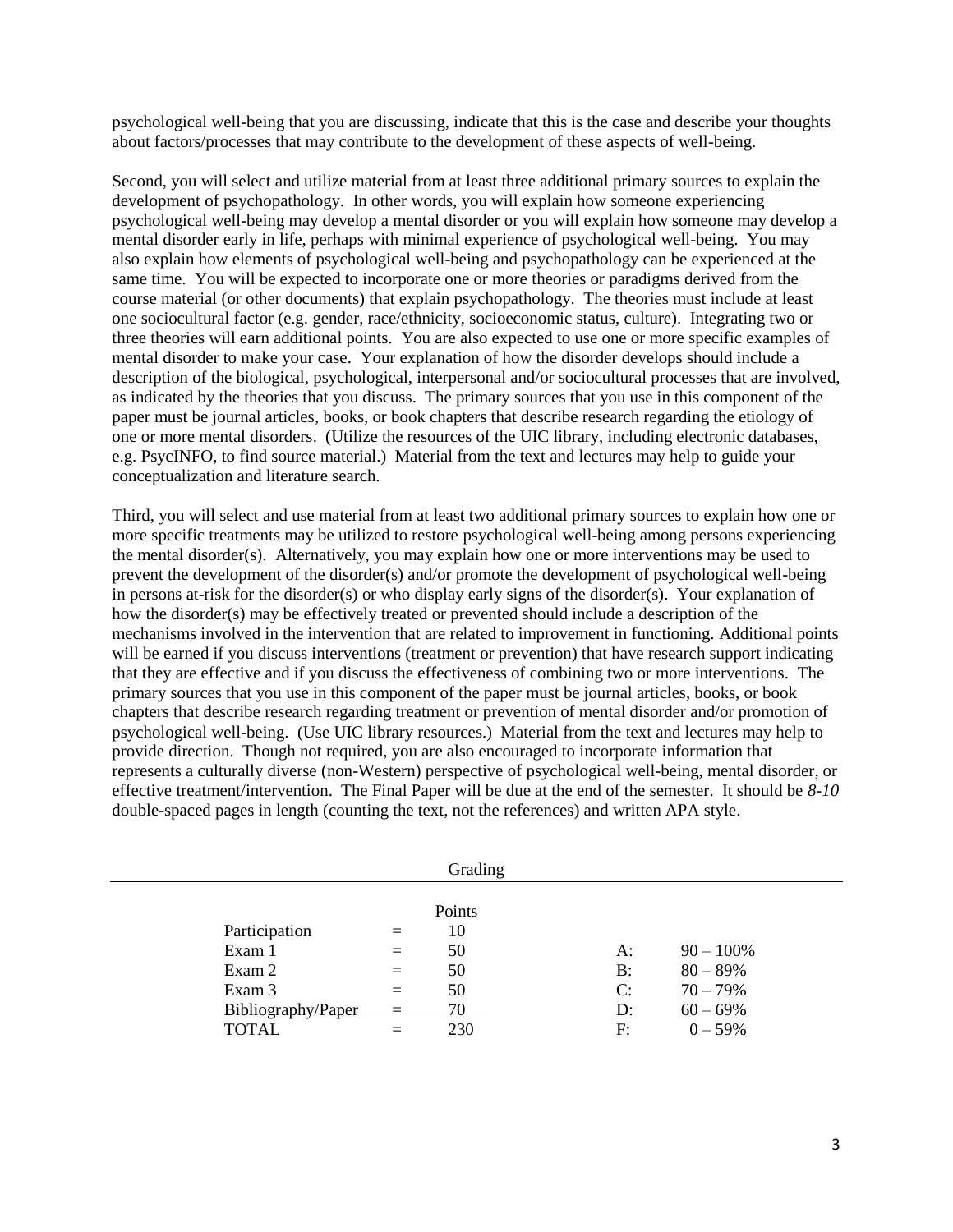- 1. Entering & Leaving Class: Make every effort to be on time for class. If you do arrive late, please enter in a way which minimally disrupts the classroom environment (such as sitting in back). Students are expected to remain in class until dismissed. Early departure may be acceptable for legitimate reasons that are discussed with the instructor in advance.
- 2. Electronic Devices: Students are expected to devote their full attention to class activities. Cell phones and other communication or electronic devices should be turned off or set to silent mode and should not be used in class. Completion of work for other courses or involvement in social media during class time is strictly prohibited. Accordingly—with the exception of note-taking—use of laptops, netbooks, or tablets during class time is prohibited. Exceptions to this rule may be made for compelling educational reasons and must be approved in advance by the instructor.
- 3. Open-Mindedness and Respect: Come to class with an open mind and be willing to listen to alternative viewpoints and perspectives. Students are asked to respect diverse points of view and understand that each person's background and life experiences have shaped who they are today. Religious, moral, or political perspectives are welcome when appropriate, but speech which demeans or oppresses other individuals, or actions that disrupt the classroom will not be tolerated. Students who violate this policy may be asked to leave the classroom and the instructor will contact the appropriate officials in accord with university policy.
- 4. Clinical/Counseling Resources: It is not unusual for topics covered in psychology courses to elicit unexpected issues for students. If you feel you, or someone you know, needs counseling, please contact the Counseling Center at (312) 996-3490. All services are free and completely confidential. In addition, the Office of Applied Psychological Services (OAPS) is an on-campus clinic that offers mental health services based on a sliding scale. Call (312) 996-2540 to make an appointment. UIC also offers an InTouch Crisis Hotline that is available every evening from 6:00pm to 10:30pm. The number to call is (312) 996-5535.
- 5. Students with Disabilities: Appropriate accommodations are available for students who have a documented disability. Please notify the instructor during the first week of class of any accommodations needed for the course. Students with disabilities who require accommodations for access and participation in this course must be registered with the Office of Disability Services (ODS). Please contact ODS at 312/413-2103 (voice) or 312/413-0123 (TTY).
- 6. Academic Integrity: Cheating, plagiarism, fabrication, or other violations of the UIC Guidelines Regarding Academic Integrity will be addressed in accord with the policy's stipulations. Students who engage in academic misconduct will receive a grade of zero on each assignment or exam implicated and possibly a grade of "F" for the course. Furthermore, students will be subject to disciplinary actions by university officials and/or civil authorities. Refer to section 6.6 the student handbook [\(www.uic.edu/depts/oaa/SMAAPP/guide.pdf\)](http://www.uic.edu/depts/oaa/SMAAPP/guide.pdf) for specific rules regarding these matters.
- 7. Late Assignments: Assignments submitted after the due date will be accepted but points will be deducted each day past the deadline. Late assignments may be accepted without penalty in the event of personal illness that requires immediate medical attention, in instances of death/serious illness of a close family member, or for other valid events (i.e. religious holy days, participation in NCAA team events) that reasonably interfere with timely submission of work. *The instructor should be notified in advance or as soon as possible and appropriate documentation must be provided in all circumstances*.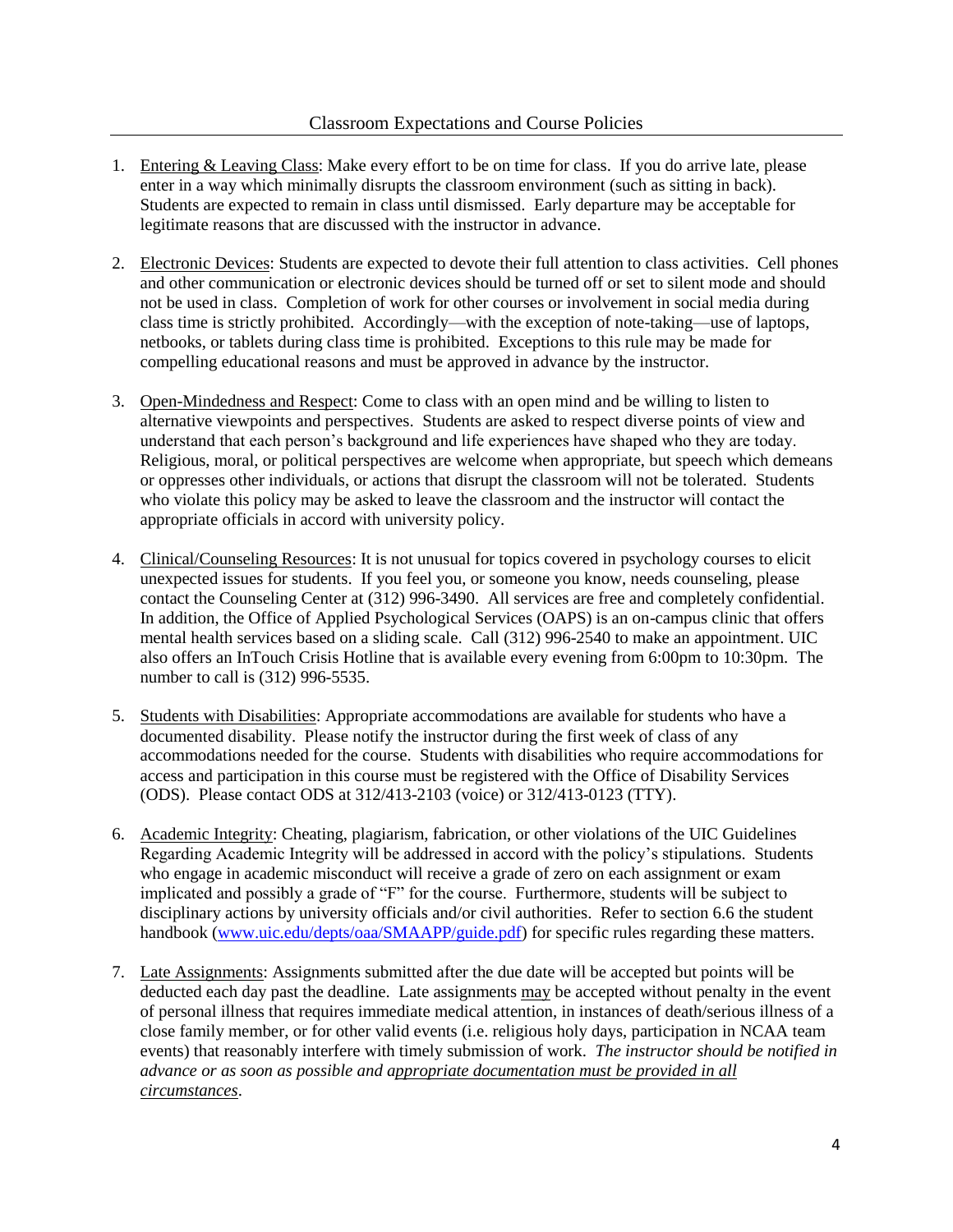8. SafeAssign & Blackboard: Part of the process of submitting assignments on Blackboard involves checking to see if your assignment has been successfully uploaded into the SafeAssign system. *Students are responsible for ensuring that their assignments have been uploaded correctly*. This can be done by checking in SafeAssign and also in the Gradebook, where an icon with a green exclamation mark will appear in place of the grade for the assignment until a grade is entered.

If the green exclamation mark is not present in the Gradebook for that assignment, your paper has not been submitted and Blackboard will not have a record of your assignment. If other attempts to submit the assignment are unsuccessful, you must email the instructor and your TA, with your assignment as an attachment, as soon as possible. Late penalties will apply for assignments that were unsuccessfully uploaded onto Blackboard and were submitted late via email.

- 9. Grades: *Grades are earned*, not given. As such, grades will not be arbitrarily raised for any reason. If, for one reason or another, you absolutely must have an 'A' or other grade in this course, make sure you put start the semester by putting forth the required effort to earn an 'A' or other grade and be sure you continue with that effort until the term ends. This includes reading the text, studying the material well in advance of exams, and asking questions when you don't understand something. If you are having difficulties, make an appointment to meet with the instructor.
- 10. Syllabus and Course Changes: The syllabus may be modified at any time to meet the objectives of the course or accommodate the needs of students. This may include change in the order of events, alteration of requirements, or adjustment of grading procedures. In the event that such changes are necessary, students will be notified right away and a revised syllabus will be posted on Blackboard.